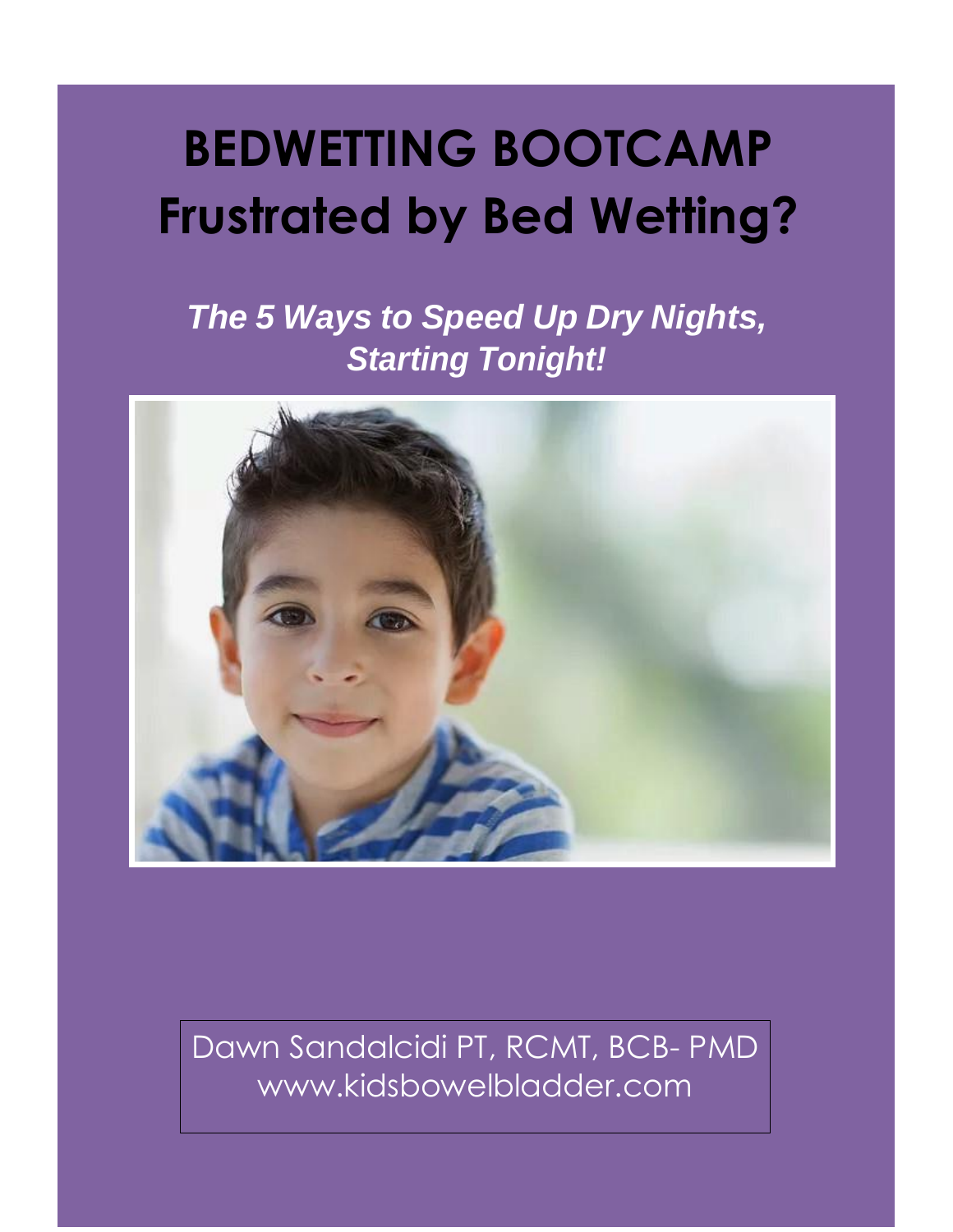# About the Author

#### Dawn Sandalcidi PT, RCMT, BCB-PMD

(Board Certified Biofeedback-Pelvic Muscle Dysfunction)

HI! My name is Dawn and I am a physical therapist and board-certified biofeedback specialist for pelvic muscle dysfunction. I've been a physical therapist for 38 years. My specialty and more importantly my *life's passion* is working with children with bowel and bladder issues which I've been doing for the past 25 years. I teach post-graduate courses both nationally as well as internationally on these topics to other health care specialists in the field.

I know you have been around the block and that's why you ended up on my website to get more information. I'm here to tell you that the buck stops here. Let me help you tie up the loose ends and fill in the missing pieces of the puzzle to let your child become dry again and return your quality of life.

My passionate goal is to provide information, effective tools and strategies, and educational support to help parents and children that have been diagnosed with bedwetting to take their lives back and restore a normal childhood.

There are too many children (and parents!) who suffer. I have helped thousands of families overcome bedwetting, urinary continence, fecal incontinence and chronic constipation so they can return to doing things without being concerned about a sleepover, a vacation, a play date or other meaningful special events.

My goal is to give you some simple steps and fill in the missing blanks of things that may put the whole picture together for you so you and your family can go back to doing the things that you care about the most!

### Mini-Bio

Dawn is a faculty instructor at the Herman & Wallace Pelvic Rehab Institute. In 2017, Dawn was invited to speak at the World Physical Therapy Conference in South Africa about pediatric pelvic floor dysfunction and incontinence. She has been published in the Journals of Urologic Nursing and Section of Women's Health. In 2018 Dawn was awarded the Elizabeth Noble Award by the American Physical Therapy Association Section on Women's Health for providing Extraordinary and Exemplary Service to the Field of Physical Therapy for Children.

#### Copyright Notice

©2020 Dawn Sandalcidi, All rights reserved.

Any unauthorized use, sharing, reproduction or distribution of these materials by any means, electronic, mechanical, or otherwise is strictly prohibited. No portion of these materials may be reproduced in any manner whatsoever, without the express written consent of the publisher. Published under the Copyright Laws of the US, by: Dawn Sandalcidi 3989 E Arapahoe Road, Centennial, CO 80122 www.kidsbowelbladder.com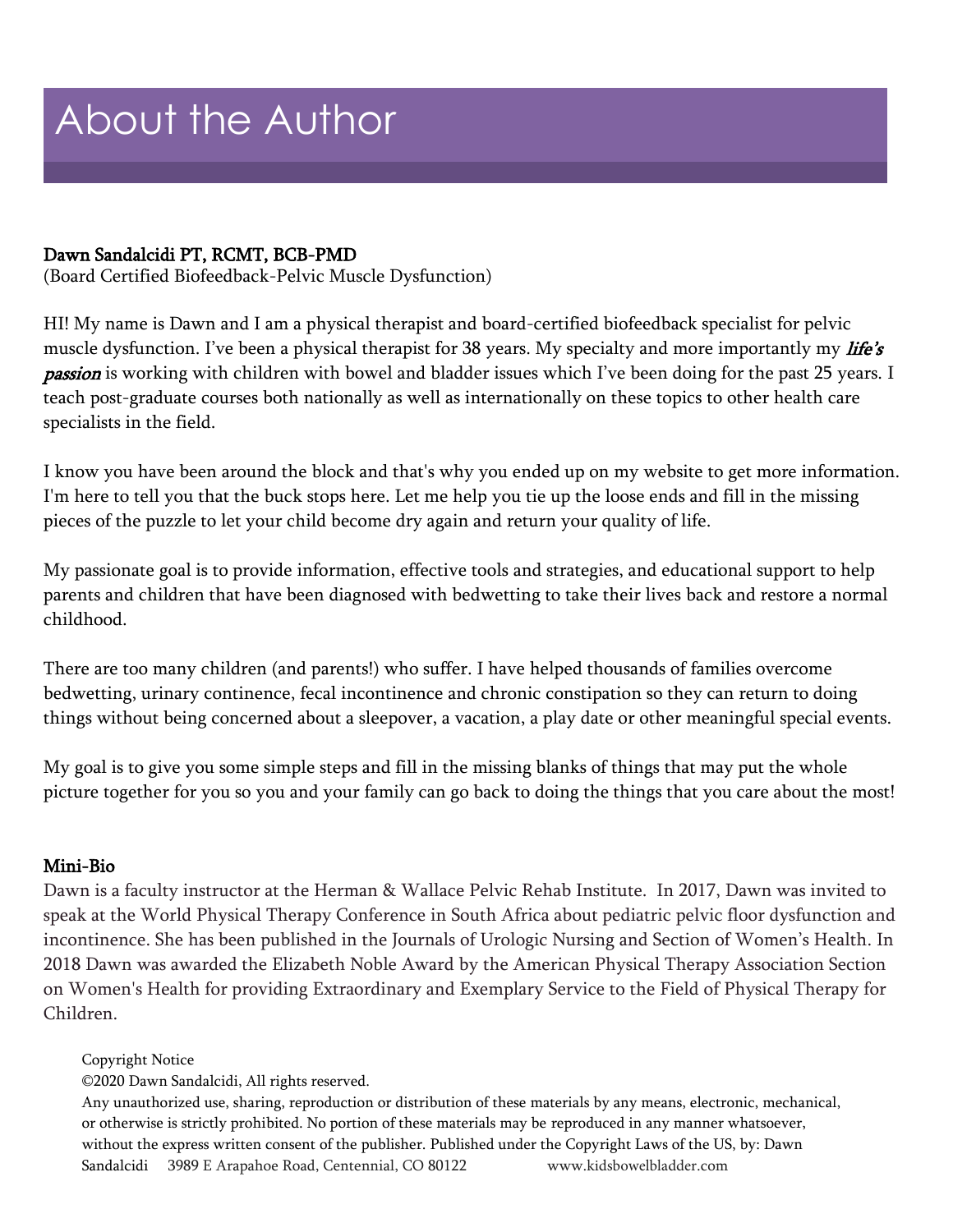## *5 Ways to Speed Up Dry Nights*

Has your family become frustrated waiting for your child to outgrow bed wetting while missing sleepovers and summer camps? Research tells us 15% of kids per year will outgrow it, and every year you wait to see if your child is in that 15%. In the meantime, your child may be feeling ashamed and embarrassed, having difficulty with their self-esteem, or even acting out. The International Children's Continence Society states that "not only is treatment (for bed wetting) justified, but it is mandatory."

Let me help you get started with these easy tips.

#### 1. Avoid things that can irritate the bladder

There are some foods and beverages that can cause the bladder to get irritated and have to empty more frequently. Some of these things include foods that are acidic in nature such as oranges, grapefruits, tomatoes, or spicy foods.

Did you know that milk is also a bladder irritant? We want our children to drink milk, but dinnertime and bedtime may not be the best options.

#### 2. Avoid drinking anything just before bed

It's a good idea not to drink right before bedtime. Many children love having time with a parent before going to sleep and use a glass of water as a reason to spend more time with you. It's best to sit together and read before bed instead of offering a drink.

#### 3. Drink throughout the day

A child should drink about half of their body weight per day—water being the best option, especially in the evening. If your child's urine is dark yellow and has an odor to it, they are not getting enough to drink. This can also lead to constipation!

#### 4. Empty your bladder throughout the day

The bladder stays most healthy when it fills and empties on a regular basis. Many children hold their urine—then have bladder leaks on the playground at school. Have your physical therapist (See tip 6) help design a restroom schedule that accommodates your school schedule and activities.

#### 5. Avoid constipation and straining

Constipation is very common in our culture with our SAD—Standard American Diet. If the bowel is full, it presses on the bladder causing irritation. So fiber up and give them at least 5-7 fruits and vegetables a day so your child's bladder won't be "sad" anymore.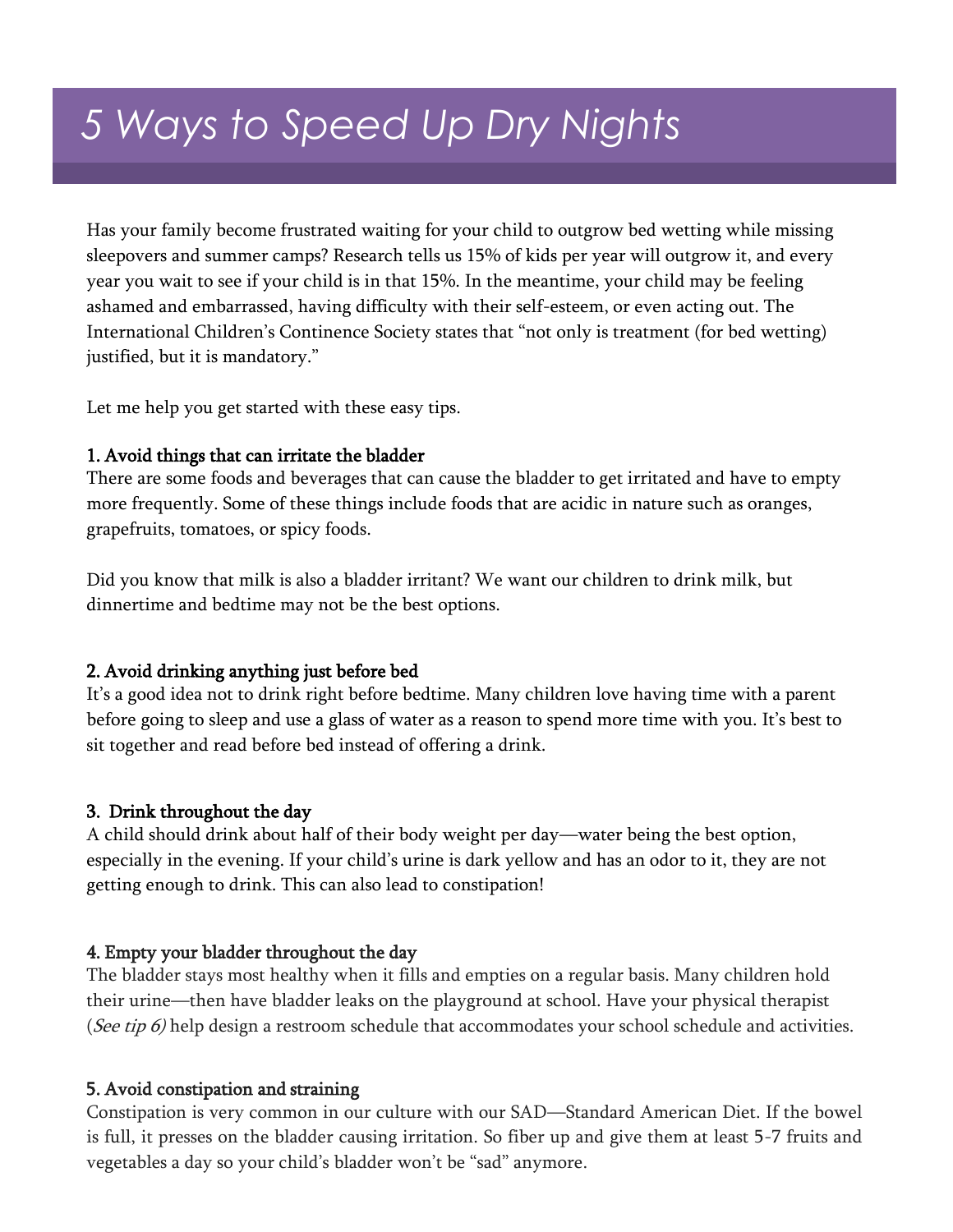### *Bonus Tips*

#### Don't hold back urine

When your body is telling you to go during the day and you ignore that signal, you are teaching your body to ignore signals at night as well. Let's teach your bladder to be healthy!

#### Avoid the "Potty Dance"

Many children cross their legs, kneel on a foot, or come up on their toes to hold back their urine during the day. This doesn't allow the correct muscles to work to stay dry.

#### Do your exercises every day to create habits

Once you begin physical therapy, you will have exercises to stay dry. Make time to do them every day after school or before bedtime and be consistent with the time and event to make it a habit!

HEALTH ADVICE DISCLAIMER: We make every effort to ensure that we accurately represent the condition advice and prognosis displayed throughout this Report. However, examples of conditions and their prognosis are based on typical representations of those conditions that we commonly see. The information given is not intended as representation of every individual's potential condition. As with any condition, each person's symptoms can vary widely and each person's recovery can also vary depending upon background, genetics, previous medical history, application of exercises, posture, motivation to follow PT advice and various other physical factors. It is impossible to give a 100% complete accurate diagnosis and prognosis without a thorough physical examination and likewise the advice given for management of a condition cannot be deemed fully accurate in the absence of this examination from a licensed health care professional. No guarantees of specific results are expressly made or implied in this Report.